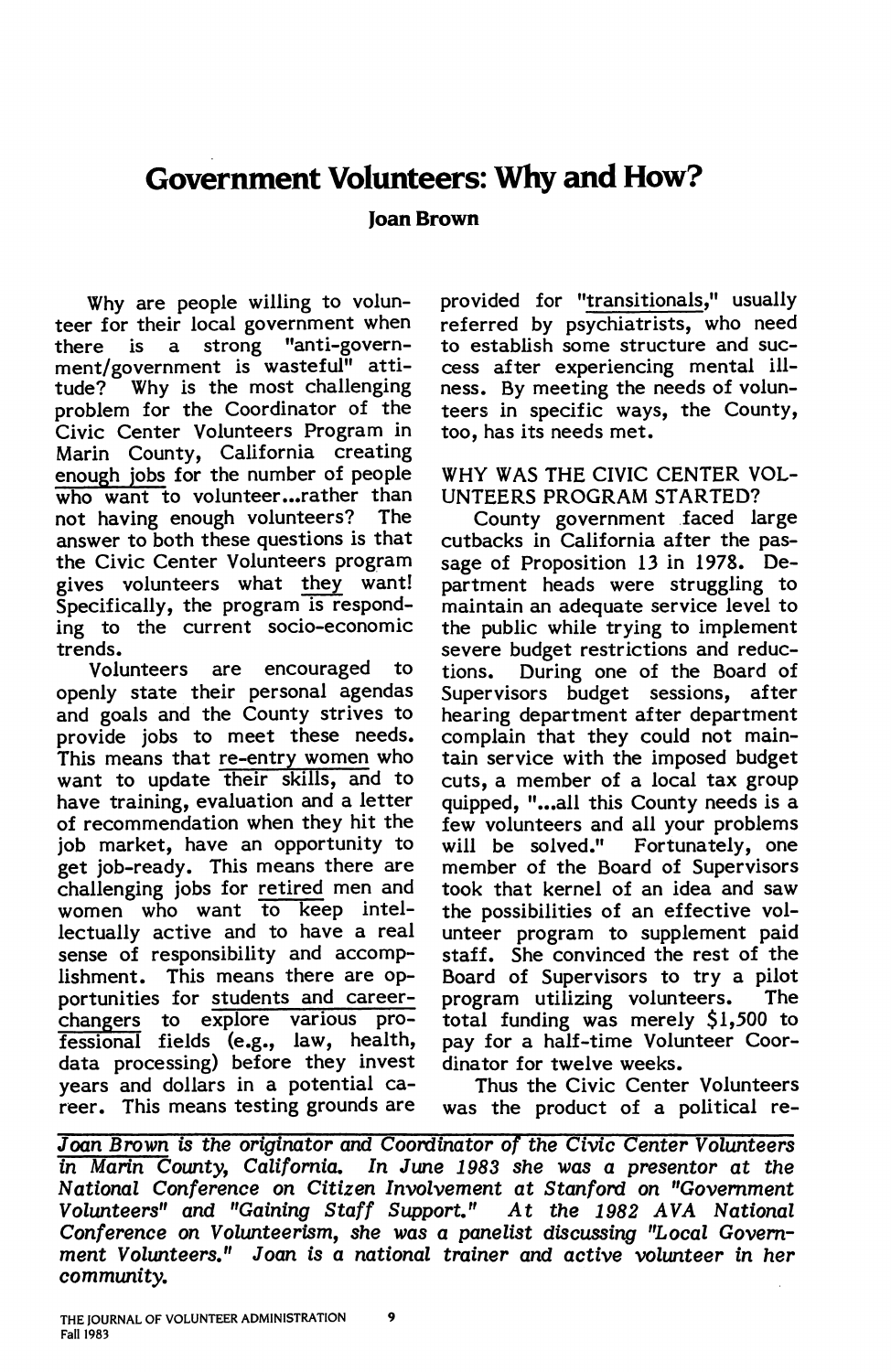sponse to an annoyed citizen. There were no goals or objectives discussed. No task analysis had been made to determine needs for volunteers. With twenty hours a week for twelve weeks, in an era when citizens were loudly proclaiming their displeasure with local government, there seemed little hope that a county volunteer<br>program would succeed. That was program would succeed. That was<br>almost five years ago. Today the almost five years ago. fourteen hundred paid employees are supported by a pool of volunteers covering 180 positions, contributing 3,800 hours each month, at an est timated dollar value of \$446,432.88 for fiscal 1982-1983.

After the first year, the half-time "extra hire" Volunteer Coordinator position was made a permanent 3/4 time position by the Board of Supervisors. After two years, it was funded full time.

WHY IS THE VOLUNTEER COOR-DINATOR IN THE PERSONNEL OFFICE?

The local Volunteer Bureau was first offered a short term contract to establish a volunteer program for the County. However, based on previous experience in several County departments, the Volunteer Bureau refused the contract, stating it was imperative for the Volunteer Coordinator to be "on site," in direct daily contact with the staff, and part of the team. As it evolved, the Volunteer Coordinator was placed in the County Personnel Office.

Clear communication by the Personnel Office made a public statement that (1) all job-related factors were to be weighed and coordinated, and (2) the volunteer jobs were to supplement, not replace, paid staff, thus making it more possible to deal with the emotions derived from recent cutbacks. Other advantages to being placed in Personnel include:

1. The County staff is used to dealing with Personnel for jobs that need to be filled and consider volunteer jobs as one more resource provided by that office.

2. County departments are already accustomed to thinking of bringing personnel problems to the Personnel Office. Because the Civic Center Volunteers Program provides personnel management back-up to the staff, it is a natural channel already established.

3. People who are "browsing" for a job of ten come into the Personnel Office, see the volunteer jobs listed, and are immediately connected with the program when they express an interest.

4. Volunteers are attracted by the "jobs, training, experience" emphasis of the volunteer program and feel it is a natural starting point in preparation for paid employment.

WHAT IS THE STRUCTURE OF THE CIVIC CENTER VOLUNTEERS PRO-GRAM?

The Civic Center Volunteers program is structured around a contract and strong management principles.

A potential volunteer is likely to make an appointment to interview with the Volunteer Coordinator after responding to a classified ad in the local paper describing a specific job. After filling out an application and interest inventory, the Volunteer Coordinator and the potential volunteer have an in-depth "job interview," usually lasting an hour. While the potential volunteer is still in the office, the Volunteer Coordinator will call one or more departments to have the person interview with the specific department right then. One of the important aspects of this program is immediate action.

When a "match" is made between the department and the volunteer, they sign a contract for the specific job for specific hours, days and<br>length of time. A typical contract A typical contract for clerical work might be fifteen hours a week for three months while the coordinator of a project might sign a contract for one year. It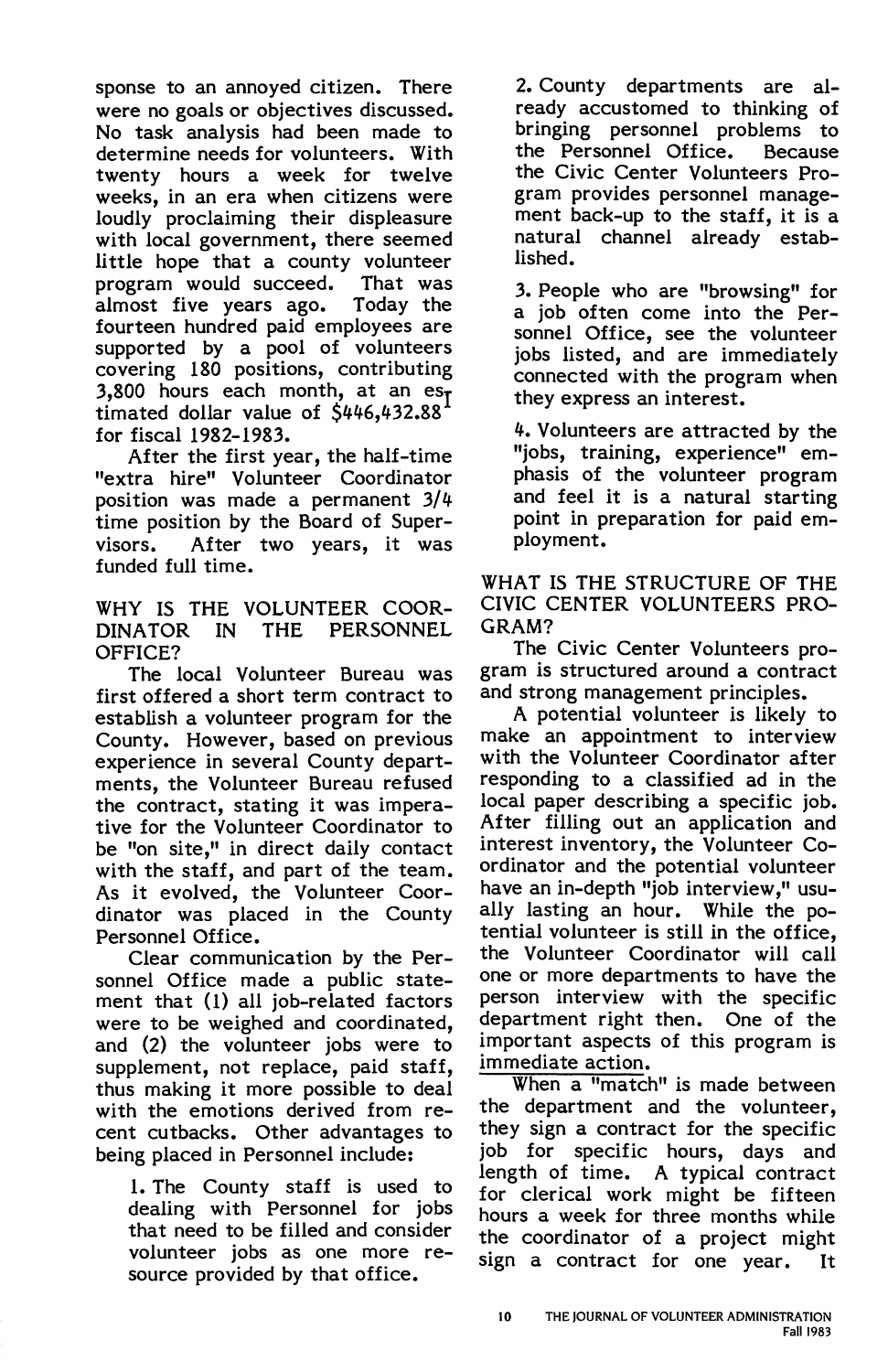should be noted that because job experience and training are emphasized, typical volunteer commitments are 15 to *25* hours a week.

The . volunteer is oriented to the job and department by the individual department supervisor, while the Volunteer Coordinator gives a general orientation to all volunteers. After one month on the job, the volunteer and supervisor have an "Update Review" in which each expresses the aspects that are going well and areas that need some modification. At the end of the contract, the volunteer is evaluated on the same form as paid employees and is given a letter of Each volunteer also has an "Exit Interview" with the Volunteer Coordinator.

In addition, the volunteers receive a monthly newsletter, the opportunity to network by having lunch each week with other volunteers and the Volunteer Coordinator, and other "support" which might be appropriate depending on the volunteer's need. Additionally, three times a year, the Board of Supervisors awards a Resolution of Commendation (individually written by the Civic Center Volunteers office) to each volunteer who successfuly completes a contract.

#### HOW WAS STAFF SUPPORT GAINED?

Initially, the County Administrator was skeptical about acceptance of volunteers, making the comment: "Many departments will probably adopt the attitude that volunteers are o.k. for someone else but my department is too technical...." This did not prove to be the case.

Staff support was gained in a number of ways. One was through the initial memo, reprinted as Appendix A. In it, the Volunteer Coordinator outlined the professional aspects of the program, assuring staff there would be screening, a contract and structure. The memo also made it clear that each supervisor/ department would make the ultimate decision to accept or reject a par-

ticular volunteer. Openly giving this power to each department was an important part of gaining staff support. No one likes to feel someone is being forced on them. This is doubly true with a new program and unknown parameters. The initial memo also stated that the Volunteer Coordinator would not refer an unqualified volunteer to a department just so a "slot is filled," and projected the belief and optimism that qualified volunteers would be found. Clearly stated from the onset was the statement that volunteer jobs are to supplement, NOT replace paid staff. By encouraging departments to think in terms of job segments that volunteers could do, the task was broken into a manageable framework. The memo also gave departments the latitude to ask for exactly what they wanted.

The goal was to generate ten good volunteer jobs. The response from the departments totaled one hundred<br>requests. Obviously, the need was Obviously, the need was there! The Personnel Director and Volunteer Coordinator then prioritized twenty-five jobs from various departments and skill levels.

Word of mouth has traditionally been the best advertisement for a product and the same proved true for the Civic Center Volunteers. Soon after the initial twenty-five volunteers were placed, word began to spread among the departments. The Volunteer Coordinator began receiving calls from departments who had taken a "sit back and watch" attitude who were now saying, "I hear you get fabulous volunteers. How do we get on the bandwagon?"

Not surprisingly, it is sometimes easier for a supervisor to respond to a specific individual's set of skills and personality, rather than risk requesting a job. Therefore, while a potential volunteer is still in the Volunteer Coordinator's office, the Coordinator may create a specific job by calling a department and saying, for example, "I have a man in my office who was a professional news photo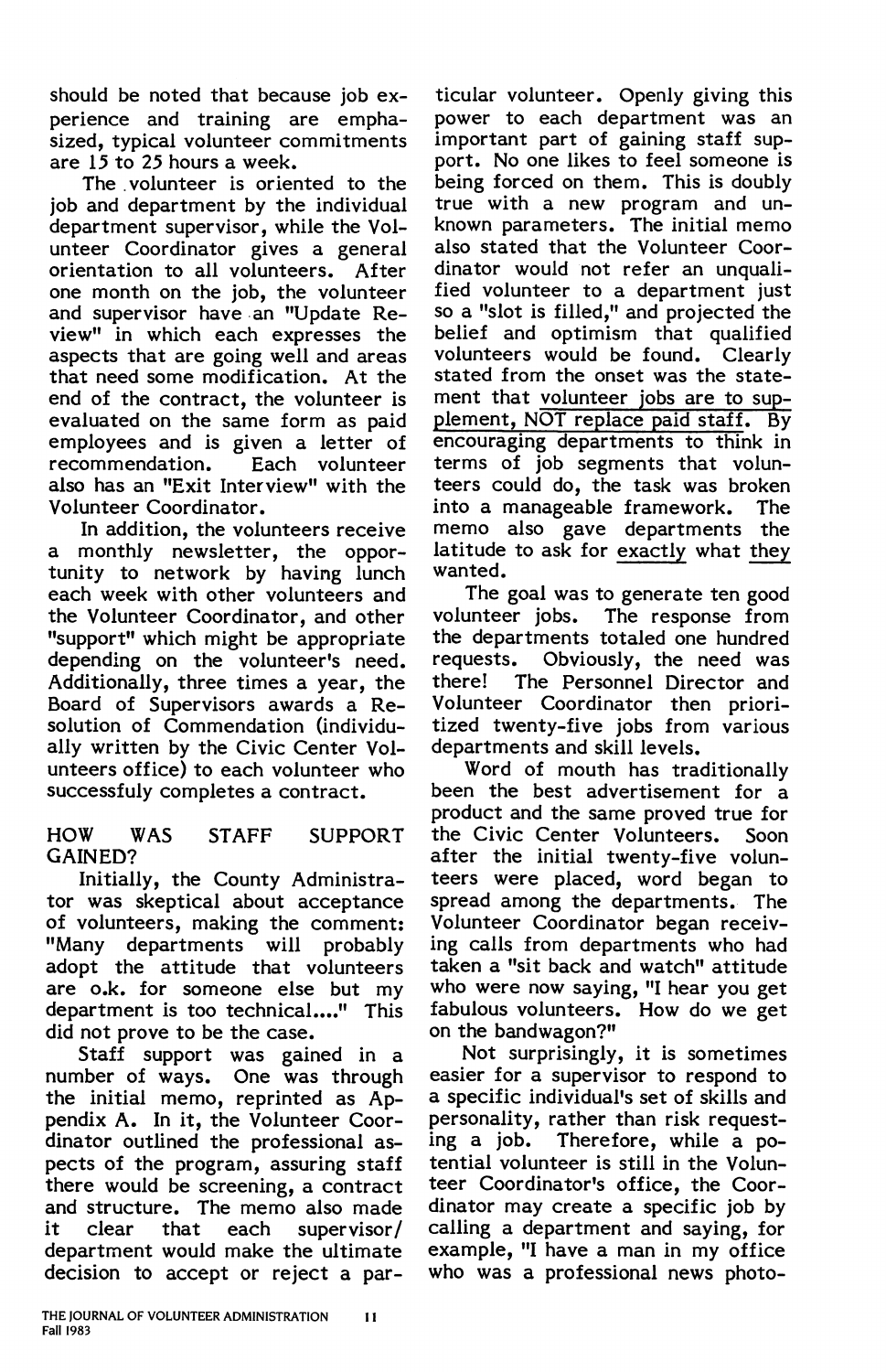grapher for thirty-three years, has his own equipment and developing lab at home and wants to volunteer for the County. Do you have a project on the back burner that might utilize his skills?" It is estimated that in fifty percent of such cases, the Volunteer Coordinator spurs the creation of a specific job for a specific volunteer.

# **WHAT** ABOUT THE **UNIONS?**

What at first seemed unfortunate timing, ultimately turned out to be an advantage. The Civic Center Volunteers program was begun the month prior to the County's first<br>union strike. Understandably, the Understandably, the unions were suspicious and concerned that the volunteers might be used to keep local government operational during the strike.

The policy and communications regarding the unions have been open and clear from the first day. The volunteers are in place to help the overworked county employee, not to replace that person or job.

The union called for a "rolling<br>strike," whereby the employees whereby the employees worked on unpredictable schedules, calling a hot line each night to find out if they were to report to work the next day or not. In a spirit of cooperation and support, the Volunteer Coordinator was able to give the volunteers the union hot line number to call. They, too, called to find out if the next day was a "work" or "strike" day.

The Volunteer Coordinator was able to gain the support of all the volunteers except one, who could not be persuaded to honor the strike. In a step to maintain open, direct communication, the Volunteer Coordinator told a union steward of the situation and expressed her own frustration in not being successful in winning the volunteer's support. The union steward's response was: "Just as I can't make every union member walk out, I know you can't control every volunteer. Thanks for the effort."

Because the volunteers showed their support for the paid staff from the onset, the relationship between the rank and file worker and the volunteer has been supportive and appreciative, rather than suspicious or fearful.

From the practical standpoint, it is unrealistic to believe that volunteer staff can replace the continuity of a forty hour a week/year-in, yearout employee. Volunteers can, however, be a critical force in increasing productivity, adding desirable ser**vices** or products, and in freeing paid staff from particular aspects of their jobs to make them available for other tasks. For example, a volunteer in charge of the jail commissary can free a uniformed officer for more technical duties.

#### WHAT ARE THE MOST EFFECTIVE RECRUITMENT METHODS?

As with any good program, word of mouth is the best source of new volunteers. Because the Civic Center Volunteers provides meaningful job experience, it has a high profile and has earned prestige in the community.

On an on-going basis, the steady flow of interested volunteers is maintained by weekly classified ads listed under "V" for Volunteers in both the<br>daily and weekly neighborhood and weekly neighborhood papers. (Note they are not on the Women's pages where men and students are not likely to see them.) The jobs are introduced in the weeklies with the lead:

Update your experience and resume. Sign a contract for a specific job to increase or gain new skills, receive supervision and evaluation while helping the county. Call Joan Brown at 499-6104 for an interview for any of these or other jobs currently available through the Civic Center Volunteers.

The ads are for specific jobs and are written to be descriptive and enticing. For example:

PLANNER AIDE for Open Space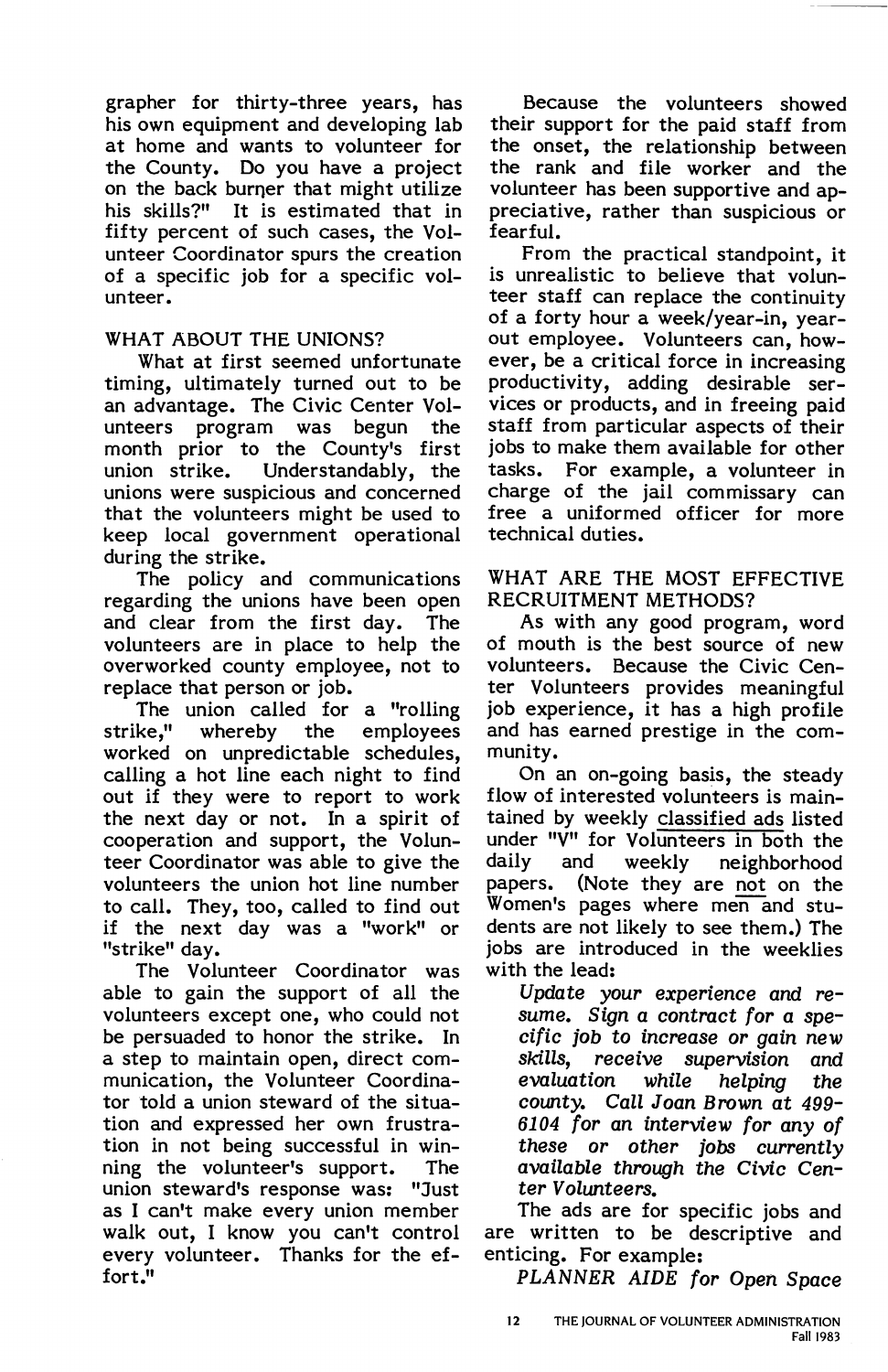*District. Variety and diversity for* volunteer *experienced in* map *skills* and able to *think geographically.* 

**RECEPTIONIST/CLERK for Pro***bation. Light typing, phones, lots of* people *contact. Interesting entry level position.* 

**BROCHURE EDITOR. Volunteer**  *needed with good eye for graphics; utilize writing skills for* Com*mission on Status of Women.* 

**PARK INVENTORY SPECIALIST**  to *take* inventory *at park sites*  and *summarize* into a *report.* 

**APPRAISAL RECORD ANALYST**  to *paper* screen *appraisals. Great for retired Broker or Appraiser.* 

**PUBLIC GUARDIAN AIDE. Ter***rific* job *for self motivated* volun*teer with* an *interest in geriatrics.*  Good *opportunity* to *improve quality of care of conservatorship sites.* 

However, to launch the program and acquaint the public, the local daily newspaper ran an article entitled "25 JOB OPENINGS AT CIVIC CENTER--FOR VOLUNTEERS." The article stressed the contract, evaluation, and training aspects of the program. It set the tone of the program and also discussed the pending strike. The day after the article was published, the Volunteer Coordinator scheduled fifty-five interviews for the twenty-five initial jobs! From the beginning, volunteers knew they were competing for volunteer job opportunities and felt successful to be selected to volunteer for the County! Obviously, the Civic Center Volunteers program was an idea whose time had come.

Sprinkled throughout the year are "human interest" articles. In addition, every January, June and September volunteers receive Resolutions of Commendation from the<br>Board of Supervisors. The cere-Board of Supervisors. monies are covered in the daily and weekly papers. This serves three purposes: (1) the volunteers receive important recognition; (2) the Board of Supervisors is updated on the specific tasks the volunteers have completed; and (3) the Civic Center Volunteers has guaranteed press coverage at least three times a year.

WHAT KINDS OF JOBS DO VOLUN-TEERS DO?

Virtually all the County departments have utilized volunteers. The jobs are limited only by physical space, staff time or imagination. The highest utilization of volunteer hours has been in the following departments:

1. Citizen's Service Department

2. Sheriff's Department

3. Health and Human Services (no direct service hours)<sup>2</sup>

4. District Attorney

5. Parks and Recreation (no recreation hours)

6. Probation

Sample jobs include:

CITIZENS SERVICE DEPART-MENT:

Grant Writers--(successfully won *\$95,000* grant for Human Rights Education project)

Mediation Coordinators and Volunteers (ultimately funded privately)--mediate disputes between landlords and tenants, advise small claims claiments, etc.

Youth Commission Project Coordinator--coordinated food and bid<br>items for fundraiser raising fundraiser raising *\$5,000* for youth center

Minute Takers for several commissions

Public Guardian Aide--visits cases to determine care, oversees moving of belongings, etc.

Veteran's Aide--determines validity and eligibility of cases and carries to appeal

Brochure Editor/Writer for various com missions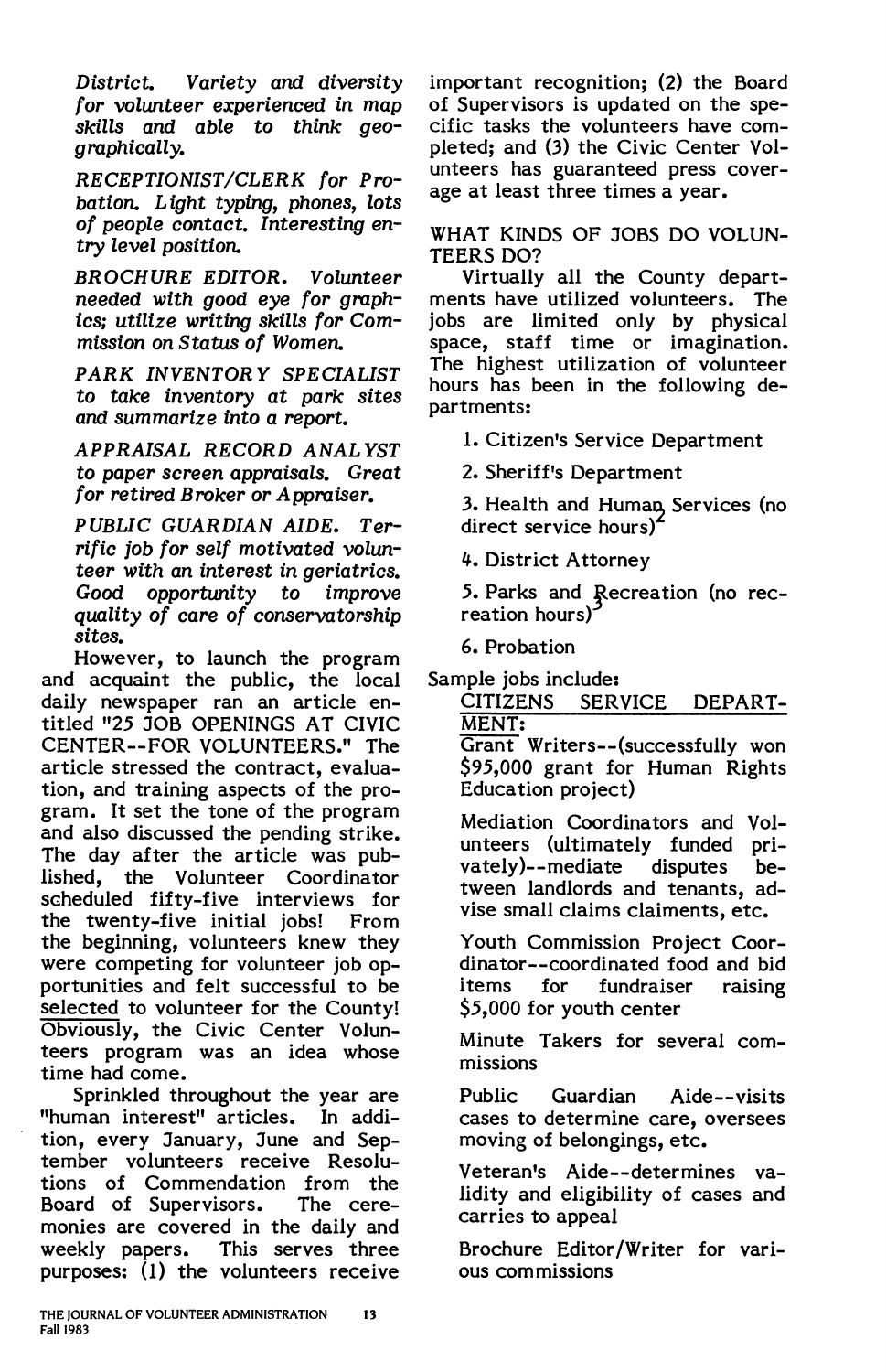Statistician- -graphically displayed Affirmative Action statistics for Board of Supervisors presentation

Trainer for County staff for Affirmative Action program

Telephone Interviewers for Women's Needs Assessment

SHERIFF'S DEPARTMENT:

Identification Technician- -takes finger prints and photos of noncriminals.

Background Investigator--investigates backgrounds for Sheriff's Patrol and volunteers.

Commissary Aide--does all ordering and distributing of items in jail

Recreation Coordinator in Jail- established yard schedule, got paint donated for inmates to paint court lines, got money donated for gym shoes

Career Counselor in Jail--realistic career counseling and creator of jobs in community for inmates upon release (ultimately grant funded)

Jazzercise for female inmates in jail

Booking Clerk in jail

Librarian--organized and indexed professional library

Clerical--runs shredder, microfiche, etc.

Crime Analysts Aides in Career Criminal Apprehension Unit- mostly senior citizens tracking and computerizing weekly crime statistics, mapping, reporting, recovering and matching lost property (two paid staff: twelve to fifteen senior citizen volunteers)

Crime Prevention Aides--house checks, speak to community groups, staff van with samples of locks, window latches

Coordinator of Children's Identification Program

HEALTH AND HUMAN SER-VICES:

Medical Liaison-PhD in Pharmacology established minimum health standards with medical community for infants from birth to five years.

Registered Nurses at Blood Pressure Clinics

Biochemist at Public Health Laboratory wrote manual for statewide distribution on procedures.

Coordinator of Influenza Clinics

Administrative Aide to Director of Social Services--attends meetings, researches legislation

Trainer to teachers in schools about revision in state law re: abused children

Authors/Editors--three booklets published and distributed nationally on Foster Care issues

Data Entry Operator for Southeastern Asian Refugee program

Demonstrators of Car Seats for Inf ants program

Court Hostess for juvenile cases

Editor of year-end report for mental health program

Program Planner Aide for Mental Health

Librarian established and catalogued professional library in Mental Health

Translators for Well-Baby Clinics

DISTRICT ATTORNEY: Legal Researcher

Word Processor Operator

Victim/Witness Interviewers

Paralegals doing consumer case intake and follow-through

PARKS & RECREATION: Groundskeepers

Cartographers for Open Space District to research information and map district boundaries, etc.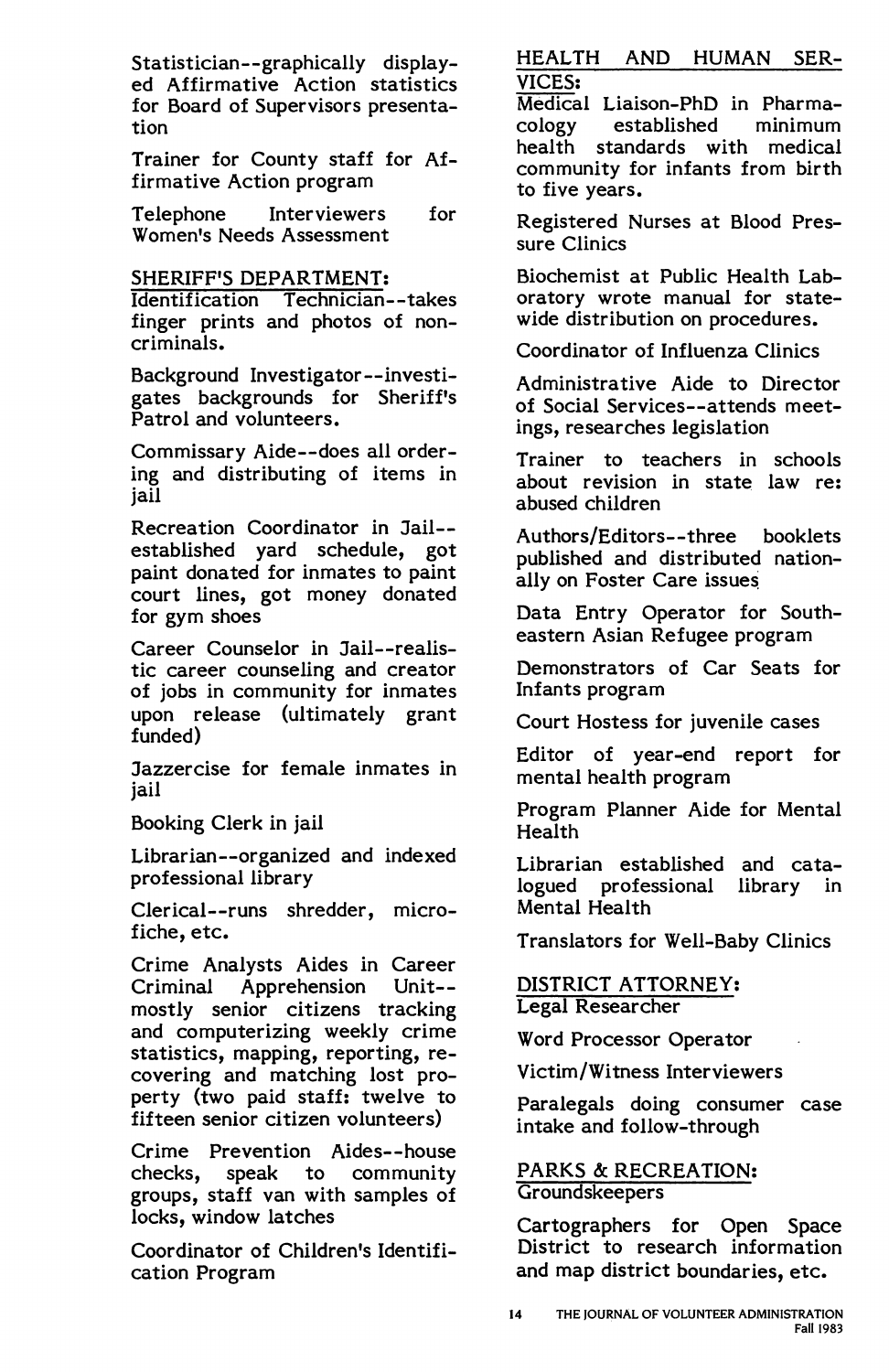Planners (professionally trained) --evaluate EIRs, grazing policies.

Ushers for Performing Arts Center

# PROBATION:

Alternative Sentencing In-take Coordinators

Alternative Sentencing Community Outreach Job Development Coordinator

Teachers of weightlifting and cooking at Juvenile Hall

Investigator for Work Program- on site visits to check that inmates are at jobs

#### SUPERIOR COURT: Arbitration Coordinator

Word Processor Operator produced Grand Jury Report

Jury Coordinator--special three week project of extra court hearings to clear up backlog of drunk driving cases...volunteer executed all logistics and orientation of jurors

Legal Researchers

Jury Aides answer jurors' questions re: scheduling, postponements

# DATA PROCESSING:

Programmers (twenty to forty hours a week)

Editor of program directions written in lay terms vs. "computerese"

# PERSONNEL:

Personnel Assistant--hosts oral boards, ranks applications, statistical research

Training Coordinator--researches and plans training sessions for County management training

Statistician--compiles and draws conclusions from recruiting efforts

Docents give tours of building to public

Aides for Civic Center Volunteers program--track hours, interview volunteers and write for monthly newsletter, compute cost/benefit statistics.

Hosts for Information Booth at building's entrance

PUBLIC **WORKS:**  Draftsmen

Surveyor Aides

#### MORE JOBS, NOT GROUPED BY DEPARTMENTS: **Typists**

Receptionists

Ombudsmen for long term care facilities

Aides in Law Library

Intake Interviewers for Disaster Center during floods

Dieticians

Planning Aides in Local Area Formation Commission

Staff to Jail Visitor's Center

Aides to Board of Supervisors doing research and constituent work

Photographers--for brochures, displays and clinics

Job Search Trainers for CET A

Consultants--CPA, Farm Advisor, Surveys...

Accounting Assistant--Auditor-Controller

Library volunteers in traditional and non-traditional roles

Attorneys and Para-Legals for research in County Counsel

Reprographic Aides in the inhouse print shop

DO VOLUNTEERS EVER GET PAID JOBS WITH THE COUNTY?

Yes, some do. And virtually all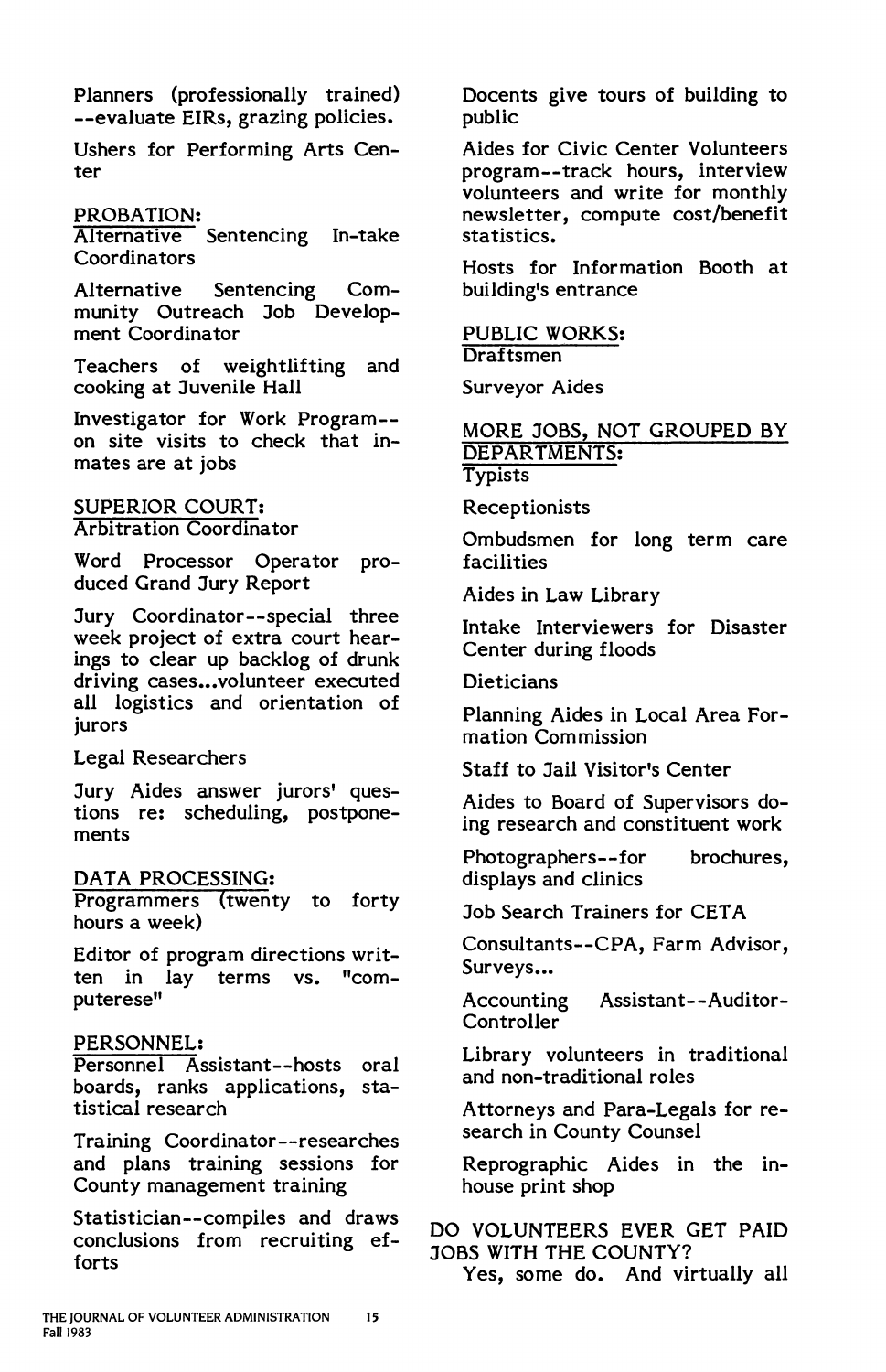who are serious job seekers and who have successfully completed volunteer contracts do find jobs as a direct<br>result of their experience. This is result of their experience. facilitated through their networking, contacts, current experience, training and references, as well as often new found self-confidence. For reentry women especially, it is easier to be enthusiastic and confident in a job interview when discussing current involvements at work versus recollections of ten to fifteen years ago.

HOW DO THE CIVIC CENTER VOL-UNTEERS AND VOLUNTEER BUR-EAU INTERACT?

The relationship between the Volunteer Bureau, which provides volunteers to private non-profit organizations, and the Civic Center Volunteers program is cordial, mutuallybeneficial and cooperative. Each is respectful of the other's turf. Clear areas of responsibility were openly discussed and agreed to at the beginning. Both agencies enthusiastically refer appropriate volunteers to each other, knowing that the only way to have a successful placement is to have the right person in the right job. Communication between the Volunteer Bureau and the Civic Center Volunteers is almost a daily occurrence.

#### WHAT'S HAPPENED DURING THE RECESSION?

The effects of the current recession have had both positive and negative effects on the program. Many re-entry women who had not had to work in recent years, but now felt forced to, did not feel they could afford the three months minimum commitment to volunteer. This urgency to supplement the family income was reflected in a slight decrease in volunteer hours last spring. However, as the recession continued, the Civic Center Volunteers program attracted extremely qualified volunteers who had spent five to seven unsuccessful months in the job search. They were then willing to make the volunteer commitment to maintain their skills, network, and regain their flagging confidence.

# **CONCLUSION**

If your local government has meaningful jobs that need to be done, and can provide training and supervision, and, if your community has re-entry women, career-changers, students, and senior citizens, you may be able to increase services beyond your fondest dreams and budgets. Critical elements for the success of such a program include: (1) gaining staff support; (2) tailoring the job as closely as possible to what the volunteer wants; (3) cutting through the bureaucracy, not being part of it; (4) acting promptly for both the department and the volunteer; and (5) providing structure, evaluation, references, and recognition.

# FOOTNOTES

 $1_{\rm Based}$  on estimated County hourly costs of *\$7.90* clerical, *\$10.50*  para professional and *\$16.00* pro-This figure does not include volunteers on commissions or boards, direct service volunteers in Health and Human Services, Reserve Sheriffs Patrol or Volunteer Firefighters.

 $^2$ Marin County has had a separate contract with the Volunteer Bureau for a number of years to provide direct client support in Health and Human Services.

3The cities, not County government, provide recreation activities in our communities.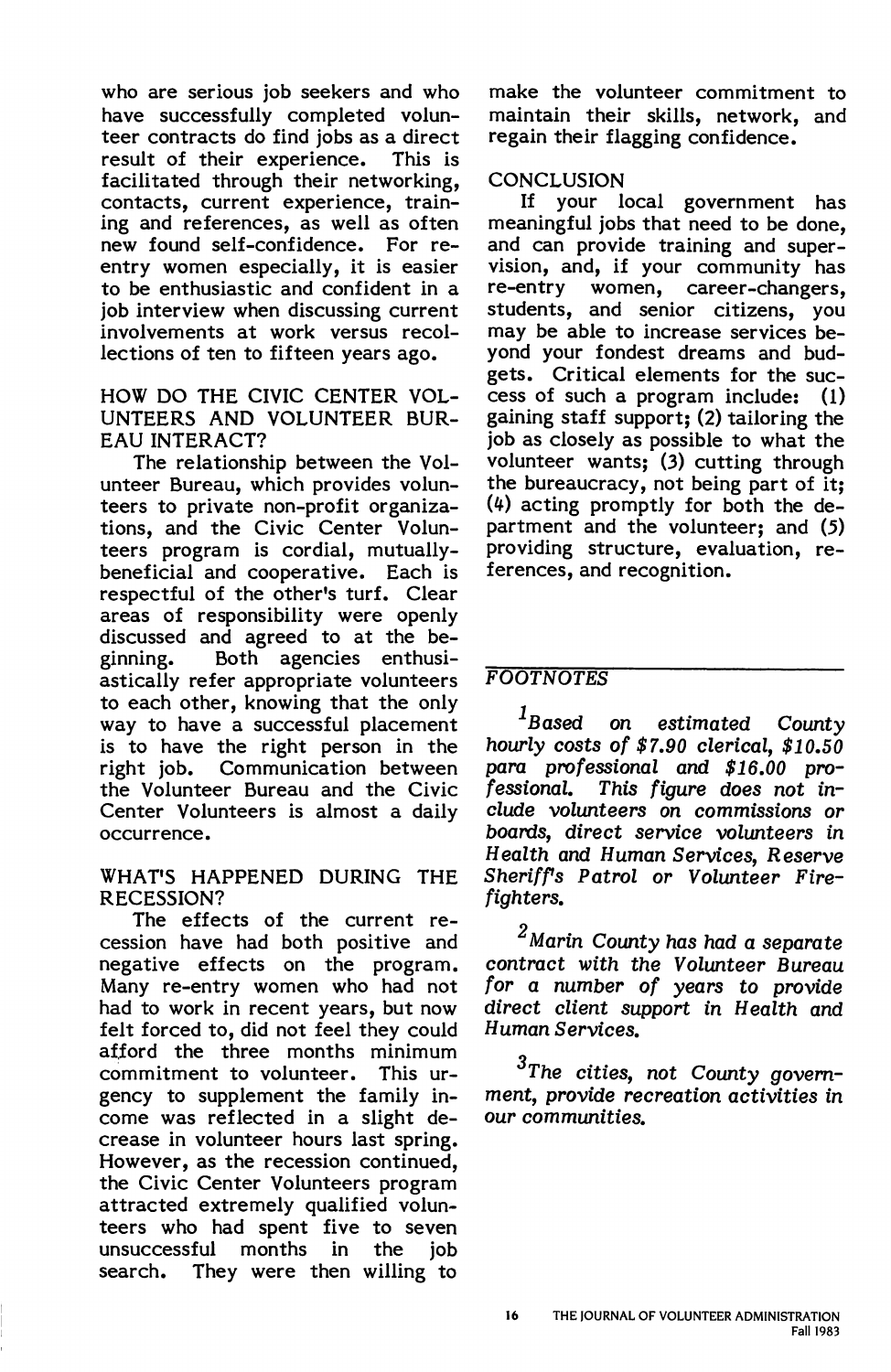# APPENDIX A

# **C O U r: T Y O f r.1 A R I U INTER-OFFICE MEMORANDUM**

- TO:  $\frac{1}{2}$ <br>All Department Heads  $\frac{1}{2}$
- FROM: Joan Brown, Coordinator of Volunteers<br>Personnel Department, extension 2013 Joan Brown, Coordinator of Volunteers<br>Personnel Department, extension 2013
- SUBJECT: PILOT VOLUNTEER PROGRAM Action Required by: Monday February *5,* 1979
- DATE: January 25, 1979

# WHY HAVE A VOLUNTEER PROGRAM?

Realizing that many county employees are over-burdened as· a result of Proposition 13 cuts, the Board of Supervisors has funded a pilot volunteer program.

#### WHY DO PEOPLE VOLUNTEER?

Here are the results of an ACTION survey of people's reasons for volunteering.

| <b>REASON</b>                  | 1965 | 1974 |
|--------------------------------|------|------|
| Wanted to help others          | 37%  | 53%  |
| Had sense of duty              | 33%  | 32%  |
| Enjoy volunteer work itself    | 30%  | 36%  |
| Had nothing else to do         | 4%   | 4%   |
| Hoped would lead to paying job | 3%   | 3%   |

#### WHY DO WE THINK WE CAN RECRUIT HIGHLY QUALIFIED VOLUN-TEERS?

We will be utilizing the "Professional Volunteers" or the "Volunteer Contract" approach.

We believe there are students seeking course credit and skilled women considering re-entry who will find our jobs the most effective type of on-thejob training available to them. Therefore, we plan to interview every applicant and match him/her specifically with your specific job. Both your department and the volunteer will clearly define and understand the goals and scope of the job, adequate training, if necessary, will be provided to the volunteer, a structured evaluation and review process will be used and, upon completion of the job, references will be available to the volunteer to help build his/her resume.

We also believe that there may be retired professionals who will donate their time and experience. If appropriate jobs are generated, we will also try to attract business professionals and businesses to grant release time to